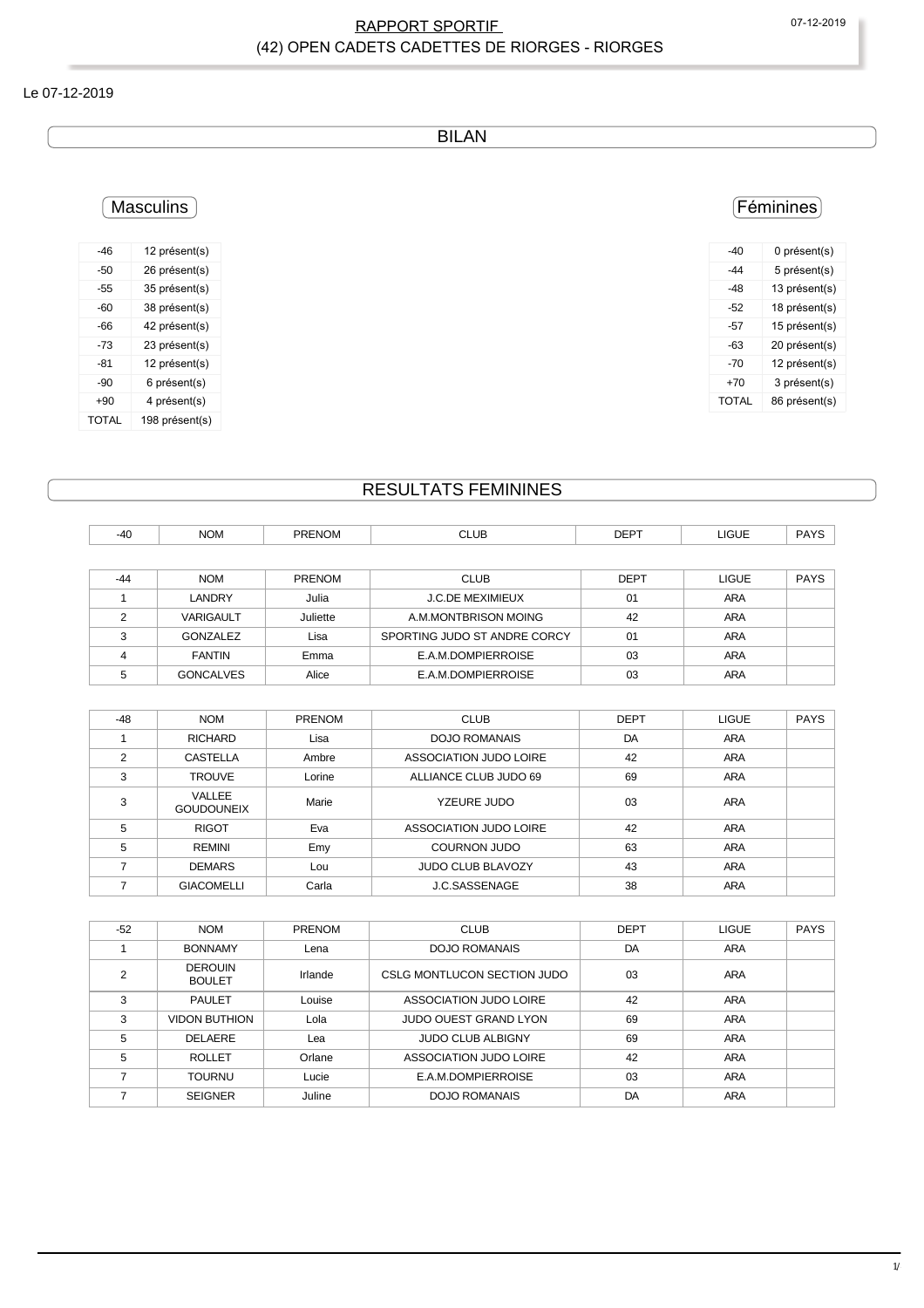### **RAPPORT SPORTIF** (42) OPEN CADETS CADETTES DE RIORGES - RIORGES

| $-57$ | <b>NOM</b>      | PRENOM    | <b>CLUB</b>                             | <b>DEPT</b> | <b>LIGUE</b> | <b>PAYS</b> |
|-------|-----------------|-----------|-----------------------------------------|-------------|--------------|-------------|
|       | <b>ZUCCA</b>    | Doriane   | <b>JUDO OUEST GRAND LYON</b>            | 69          | <b>ARA</b>   |             |
| 2     | <b>HENRY</b>    | Floriane  | <b>EJT DE MONTAGNY</b>                  | 69          | <b>ARA</b>   |             |
| 3     | AMALBERT        | Romane    | A.S.LAGNIEU                             | 01          | <b>ARA</b>   |             |
| 3     | LE ROUX         | Eloise    | YZEURE JUDO                             | 03          | <b>ARA</b>   |             |
| 5     | <b>FRANCON</b>  | Estelle   | JUDO 42                                 | 42          | <b>ARA</b>   |             |
| 5     | <b>SEVEYRAT</b> | Lena      | BRESSE SAONE JUDO                       | 01          | <b>ARA</b>   |             |
|       | <b>BAMBA</b>    | Flore     | SHOGUN C. CHARVIEU<br><b>CHAVAGNEUX</b> | 69          | <b>ARA</b>   |             |
|       | <b>DECELLE</b>  | Constance | AMICALE LAIQUE BEAUMONT JUDO            | 63          | <b>ARA</b>   |             |

| $-63$ | <b>NOM</b>       | PRENOM   | <b>CLUB</b>                  | <b>DEPT</b> | <b>LIGUE</b> | <b>PAYS</b> |
|-------|------------------|----------|------------------------------|-------------|--------------|-------------|
|       | <b>GOUJON</b>    | Raphaele | BRESSE SAONE JUDO            | 01          | <b>ARA</b>   |             |
| 2     | VALLA            | Elodie   | <b>MONISTROL BUDO</b>        | 43          | <b>ARA</b>   |             |
| 3     | ALEXANDRE        | Leonie   | ASSOCIATION JUDO LOIRE       | 42          | <b>ARA</b>   |             |
| 3     | SAKAN            | Angelina | <b>JUDO OUEST GRAND LYON</b> | 69          | <b>ARA</b>   |             |
| 5     | <b>GONCALVES</b> | Lison    | E.A.M.DOMPIERROISE           | 03          | ARA          |             |
| 5     | <b>GUILHOT</b>   | Leana    | <b>J.C.CHAMALIEROIS</b>      | 63          | ARA          |             |
|       | <b>ROCHE</b>     | Juliette | JUDO 42                      | 42          | ARA          |             |
|       | N GUYEN          | Laura    | <b>DOJO ROMANAIS</b>         | DA          | <b>ARA</b>   |             |

| $-70$          | <b>NOM</b>     | <b>PRENOM</b> | <b>CLUB</b>                  | <b>DEPT</b> | <b>LIGUE</b> | <b>PAYS</b> |
|----------------|----------------|---------------|------------------------------|-------------|--------------|-------------|
|                | <b>LAMBERT</b> | Justine       | <b>DOJO ROMANAIS</b>         | DA          | ARA          |             |
| $\mathfrak{p}$ | <b>OYONO</b>   | Hestrie       | AMICALE LAIQUE BEAUMONT JUDO | 63          | <b>ARA</b>   |             |
| 3              | <b>ROLLET</b>  | Clara         | <b>J C "LE DRAGON"</b>       | 42          | <b>ARA</b>   |             |
| 3              | <b>FERRIOL</b> | Silene        | A.S.LAGNIEU                  | 01          | ARA          |             |
| 5              | <b>ROBERT</b>  | Clemence      | <b>DOJO ROMANAIS</b>         | DA          | ARA          |             |
| 5              | <b>DIOP</b>    | Alicia        | A.S.LAGNIEU                  | 01          | ARA          |             |
|                | <b>BRUSTEL</b> | Janelle       | AMICALE LAIQUE BEAUMONT JUDO | 63          | ARA          |             |
|                | <b>MARTIN</b>  | Leonie        | AMICALE LAIQUE BEAUMONT JUDO | 63          | <b>ARA</b>   |             |

| +70 | <b>NOM</b>    | <b>PRENOM</b> | <b>CLUB</b>            | <b>DEPT</b> | LIGUE      | PAYS |
|-----|---------------|---------------|------------------------|-------------|------------|------|
|     | <b>BILLET</b> | Anaelle       | S.E.P. JUDO            | 42          | ARA        |      |
|     | SAVADOGO      | Lisa          | ASSOCIATION JUDO LOIRE | 42          | <b>ARA</b> |      |
|     | <b>REY</b>    | Zoe           | <b>J.C.DE FEURS</b>    | 42          | <b>ARA</b> |      |

### **RESULTATS MASCULINS**

| $-46$          | <b>NOM</b>        | <b>PRENOM</b> | <b>CLUB</b>            | <b>DEPT</b> | <b>LIGUE</b> | <b>PAYS</b> |
|----------------|-------------------|---------------|------------------------|-------------|--------------|-------------|
|                | <b>HERBIN</b>     | Lucas         | STADE OLYMP.GIVORS     | 69          | <b>ARA</b>   |             |
| $\mathfrak{p}$ | <b>CHABANON</b>   | Quentin       | AS DES GRAVES          | 03          | <b>ARA</b>   |             |
| 3              | <b>ALLIMONIER</b> | Baptiste      | <b>YZEURE JUDO</b>     | 03          | <b>ARA</b>   |             |
| 3              | <b>RAVATEL</b>    | Ronand        | A.S.LAGNIEU            | 01          | <b>ARA</b>   |             |
| 5              | ARGOUD            | Kilian        | <b>J.C.DE FEURS</b>    | 42          | <b>ARA</b>   |             |
| 5              | <b>BORDE</b>      | Sylvain       | JUDO 42                | 42          | <b>ARA</b>   |             |
|                | <b>EL OMARI</b>   | Yanis         | YZEURE JUDO            | 03          | <b>ARA</b>   |             |
|                | <b>MOSNIER</b>    | Romain        | ASSOCIATION JUDO LOIRE | 42          | <b>ARA</b>   |             |

| $-50$         | <b>NOM</b>         | <b>PRENOM</b> | <b>CLUB</b>            | <b>DEPT</b> | <b>LIGUE</b> | <b>PAYS</b> |
|---------------|--------------------|---------------|------------------------|-------------|--------------|-------------|
|               | <b>RAY</b>         | Kelvin        | ASSOCIATION JUDO LOIRE | 42          | <b>ARA</b>   |             |
| $\mathcal{P}$ | <b>BOULEMTAFES</b> | Dayyan        | STADE OLYMP.GIVORS     | 69          | ARA          |             |
| 3             | <b>PONCET</b>      | Nathan        | JUDO 42                | 42          | <b>ARA</b>   |             |
| 3             | <b>ROCHELET</b>    | Hugo          | JUDO 42                | 42          | ARA          |             |
| 5             | <b>TCHOULFAYAN</b> | Azad          | STADE OLYMP.GIVORS     | 69          | <b>ARA</b>   |             |
| 5             | <b>DENIS</b>       | Hugo          | SAINT DENIS DOJO       | 01          | <b>ARA</b>   |             |
|               | <b>RAPIN</b>       | Amaury        | EJT DE MONTAGNY        | 69          | <b>ARA</b>   |             |
|               | VIALLET            | Flavien       | YZEURE JUDO            | 03          | <b>ARA</b>   |             |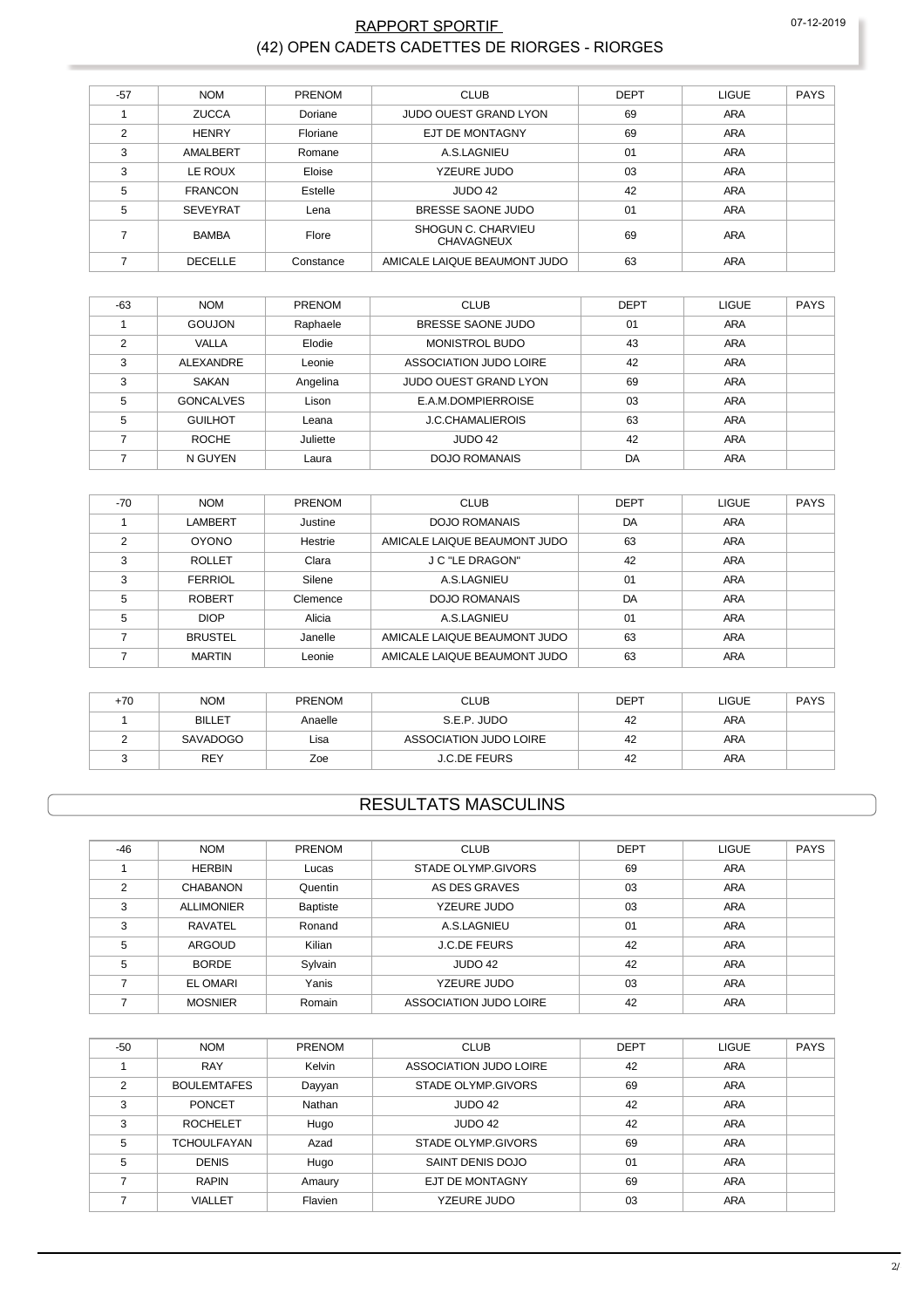### RAPPORT SPORTIF (42) OPEN CADETS CADETTES DE RIORGES - RIORGES

| $-55$ | <b>NOM</b>        | <b>PRENOM</b> | <b>CLUB</b>              | <b>DEPT</b> | <b>LIGUE</b> | <b>PAYS</b> |
|-------|-------------------|---------------|--------------------------|-------------|--------------|-------------|
|       | <b>DUMONT</b>     | Theo          | <b>J.C.ST POURCINOIS</b> | 03          | <b>ARA</b>   |             |
| 2     | <b>BRUT</b>       | Justin        | <b>JUDO BILLOM</b>       | 63          | <b>ARA</b>   |             |
| 3     | <b>RYCKEWAERT</b> | Paul          | <b>DOJO ROMANAIS</b>     | DA          | <b>ARA</b>   |             |
| 3     | SANFILIPPO        | Gatien        | ASSOCIATION JUDO LOIRE   | 42          | ARA          |             |
| 5     | LAGARDE           | Joshua        | ASSOCIATION JUDO LOIRE   | 42          | ARA          |             |
| 5     | DE OLIVEIRA       | Kylian        | JUDO 42                  | 42          | <b>ARA</b>   |             |
|       | <b>MICHALON</b>   | Clement       | <b>J.C. D YSSINGEAUX</b> | 43          | <b>ARA</b>   |             |
|       | <b>GALLAND</b>    | Jules         | A.S.INSTITUT MERIEUX     | 69          | <b>ARA</b>   |             |

| $-60$         | <b>NOM</b>      | PRENOM     | <b>CLUB</b>                     | <b>DEPT</b> | <b>LIGUE</b> | <b>PAYS</b> |
|---------------|-----------------|------------|---------------------------------|-------------|--------------|-------------|
|               | BLANLOEIL       | Ludwig     | DOJO ROMANAIS                   | DA          | <b>ARA</b>   |             |
| $\mathcal{P}$ | <b>CARDAIRE</b> | Francisque | ASSOCIATION JUDO LOIRE          | 42          | <b>ARA</b>   |             |
| 3             | <b>BOYER</b>    | Quentin    | SPORTING JUDO ST ANDRE<br>CORCY | 01          | ARA          |             |
| 3             | <b>BLETON</b>   | Thibaut    | <b>DOJO ROMANAIS</b>            | DA          | <b>ARA</b>   |             |
| 5             | <b>POTTIEZ</b>  | Quentin    | <b>JUDO BILLOM</b>              | 63          | <b>ARA</b>   |             |
| 5             | <b>BEAL</b>     | Romain     | SAINT ETIENNE ARTS MARTIAUX     | 42          | <b>ARA</b>   |             |
| ⇁             | <b>GLENAT</b>   | Paul       | <b>DOJO ROMANAIS</b>            | DA          | ARA          |             |
|               | PERBET          | Louis      | <b>J.C. D YSSINGEAUX</b>        | 43          | <b>ARA</b>   |             |

| $-66$ | <b>NOM</b>                         | <b>PRENOM</b> | <b>CLUB</b>                     | <b>DEPT</b> | <b>LIGUE</b> | <b>PAYS</b> |
|-------|------------------------------------|---------------|---------------------------------|-------------|--------------|-------------|
|       | PREMEL                             | Malo          | <b>DOJO BURGIEN</b>             | 01          | <b>ARA</b>   |             |
| 2     | <b>BELLIER</b><br><b>BENISTAND</b> | Ethan         | <b>DOJO ROMANAIS</b>            | DA          | ARA          |             |
| 3     | <b>ALKIHAL</b>                     | Amine         | YZEURE JUDO                     | 03          | ARA          |             |
| 3     | <b>TRAMONI</b>                     | Maxime        | SPORTING JUDO ST ANDRE<br>CORCY | 01          | ARA          |             |
| 5     | <b>GUERIN</b>                      | Maxime        | ASSOCIATION JUDO LOIRE          | 42          | ARA          |             |
| 5     | <b>ESSOUAK</b>                     | Moncif        | <b>EAM VARENNES S ALLIER</b>    | 03          | <b>ARA</b>   |             |
|       | <b>MOUNIB</b>                      | Zakhariya     | ALLIANCE CLUB JUDO 69           | 69          | <b>ARA</b>   |             |
|       | <b>KADDOUR</b>                     | Youcef        | STADE OLYMP.GIVORS              | 69          | <b>ARA</b>   |             |

| $-73$ | <b>NOM</b>                       | PRENOM         | <b>CLUB</b>                   | <b>DEPT</b> | LIGUE      | <b>PAYS</b> |
|-------|----------------------------------|----------------|-------------------------------|-------------|------------|-------------|
|       | <b>DONNAT</b>                    | Alexandre      | A.S. INSTITUT MERIEUX         | 69          | <b>ARA</b> |             |
| 2     | <b>DAVID</b>                     | Hugo           | JUDO CLUB ST JEAN BONNEFONDS  | 42          | ARA        |             |
| 3     | <b>TALFER</b><br><b>GAMBEY</b>   | Remi           | <b>J.C.BOURGOIN JALLIEU</b>   | 38          | ARA        |             |
| 3     | <b>BEVIA</b>                     | Sacha          | <b>JUDO CLUB BESSARD</b>      | 63          | <b>ARA</b> |             |
| 5     | <b>VINCENT</b>                   | Remi           | <b>J.C.DE FEURS</b>           | 42          | ARA        |             |
| 5     | <b>FOUQUET</b><br><b>PERTUSA</b> | Lucas          | <b>JUDO CLUB BESSARD</b>      | 63          | ARA        |             |
|       | <b>FERAOUN</b>                   | Ilyes          | ALLIANCE DOJO JUDO JUJITSU 69 | 69          | <b>ARA</b> |             |
|       | <b>CHAUVE</b>                    | <b>Nicolas</b> | A.M.MONTBRISON MOING          | 42          | <b>ARA</b> |             |

| $-81$ | <b>NOM</b>      | <b>PRENOM</b>  | <b>CLUB</b>                      | DEPT | <b>LIGUE</b> | <b>PAYS</b> |
|-------|-----------------|----------------|----------------------------------|------|--------------|-------------|
|       | <b>OULABBI</b>  | Wallid         | <b>FLEPP DE COURPIERE</b>        | 63   | ARA          |             |
| ◠     | ARNAUD          | Joseph         | <b>JUDO CLUB AMBERT</b>          | 63   | ARA          |             |
| 3     | <b>TIXIER</b>   | <b>Nicolas</b> | AMICALE LAIQUE DALLET JUDO       | 63   | ARA          |             |
| 3     | <b>FAURE</b>    | Hugo           | A.M.MONTBRISON MOING             | 42   | ARA          |             |
| 5     | <b>BERTRAND</b> | Gabriel        | AMICALE LAIQUE DALLET JUDO       | 63   | <b>ARA</b>   |             |
| 5     | <b>MANOUT</b>   | Yanis          | <b>JUDO CLUB AMBERT</b>          | 63   | ARA          |             |
|       | LAGRU           | Julien         | <b>JUDO CLUB DE CHAUFFAILLES</b> | 71   | <b>BFC</b>   |             |
|       | <b>AZOULAY</b>  | Ridge          | <b>J C "LE DRAGON"</b>           | 42   | <b>ARA</b>   |             |

| $-90$ | <b>NOM</b>      | <b>PRENOM</b> | <b>CLUB</b>                | <b>DEPT</b> | <b>LIGUE</b> | <b>PAYS</b> |
|-------|-----------------|---------------|----------------------------|-------------|--------------|-------------|
|       | <b>DIAF</b>     | Najid         | AM PIFRRFI ATTF            | DA          | ARA          |             |
|       | <b>ASKHABOV</b> | Saifoulla     | SESL LA MULATIERE          | 69          | <b>ARA</b>   |             |
|       | SOLILY          | Valentin      | JC PONT SALOMON ST FERREOL | 43          | <b>ARA</b>   |             |
|       | <b>BAGAY</b>    | Ronan         | <b>JUDO CLUB BESSARD</b>   | 63          | <b>ARA</b>   |             |